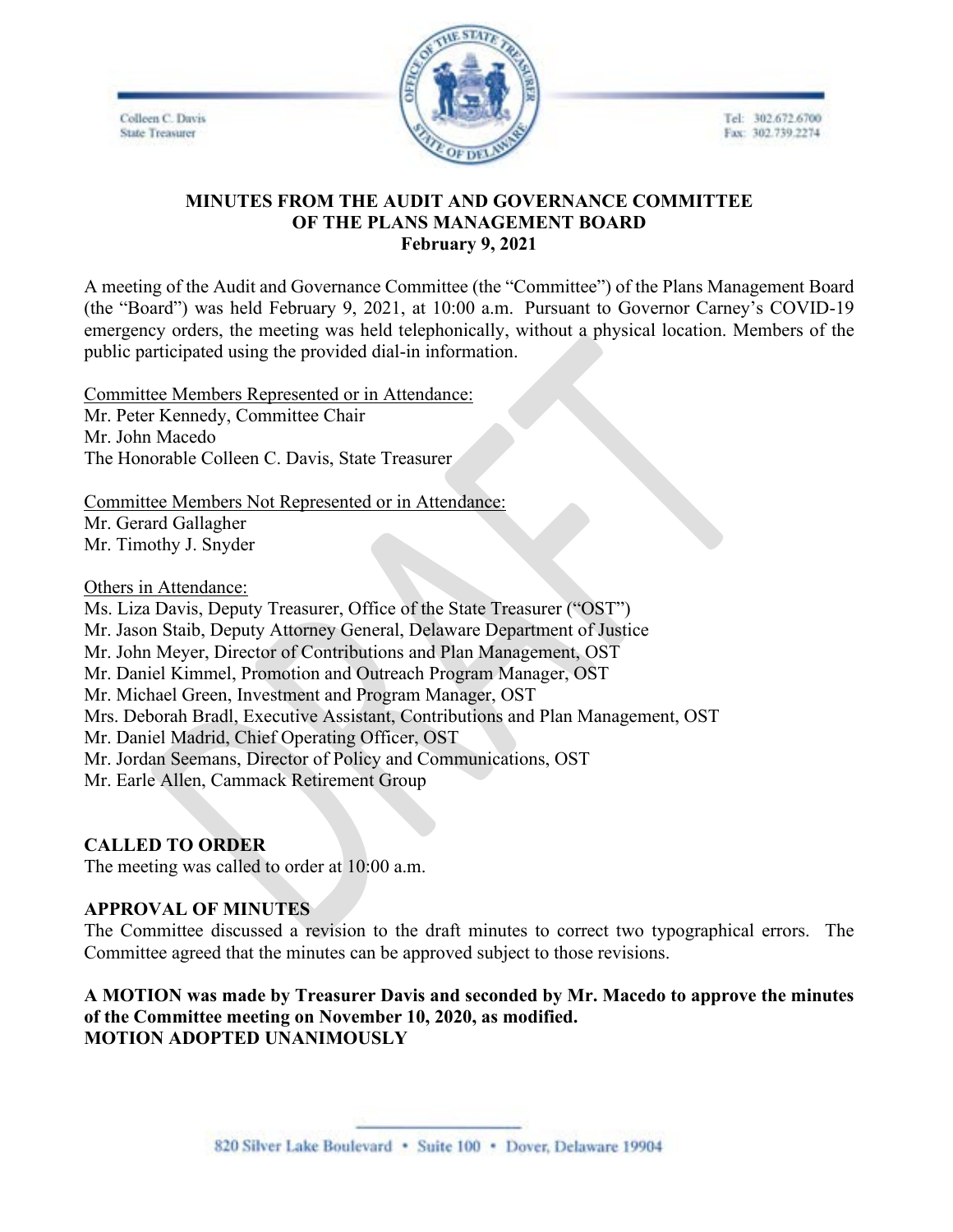# **DISCUSSION AND ACTION ITEMS**

#### *2021 Committee Goals*

Mr. Meyer reviewed Committee accomplishments from the past year and discussed goals for 2021. Accomplishments for 2020 consisted of development of Training and Communication policies, extension of the Voya and Fidelity contract terms, approval of two SECURE Act amendments (RMD Age and Inservice Distribution Age), approval of two CARES Act amendments (CRD's and Loan provisions), completion of Fiduciary training and the 2019 Plan audits. Mr. Meyer stated that the Committee's 2021 goals will focus on the further development of the governance manual by completing a resignation policy, Freedom of Information Act policy, record retention policy, and vendor management policy. Mr. Meyer also suggested that the Committee undertake a review of Resolution 2018-01 and the college investment plan trust document. Audit presentations will be scheduled for the August 2021 meeting. Mr. Meyer informed the Committee that additional agenda items for 2021 will include the college investment and retirement plan recordkeeper contracts and the RFP for the external audit firm by the Auditor of Accounts ("AOA").

Mr. Macedo asked about the nature of the Committee's and OST's roles in the AOA's audit firm RFP process. Mr. Meyer stated that OST had coordinated with the AOA for a member of the Committee to be included on the evaluation team. The Committee suggested that the scope of work include specific requirements for the audit firm. The Committee Chair pointed out that Resolution 2018-01 could imply that the Committee had involvement in all facets of the audit, which is not necessarily true with respect to the selection of the auditor. It was suggested that this be considered upon review of the Resolution.

#### **A MOTION was made by Treasurer Davis and seconded by Mr. Macedo to recommend that the Board approve the 2021 Committee Goals. MOTION PASSED UNANIMOUSLY**

# *2021 Education Schedule*

Mr. Meyer reviewed the 2021 training schedule with the Committee. Second quarter training will focus on the Freedom of Information Act and the State's Code of Conduct. Fiduciary training will be scheduled at a later date in 2021 or early 2022. The Committee asked if there is a written Code of Conduct with which they should be familiar. Mr. Meyer referenced the Public Integrity Commission's previous Board training for review and Mr. Staib referenced chapter 58 of title 29 of the Delaware Code.

# *Update on Audit Report Item-Uncashed Checks*

Mr. Meyer provided an update on one of the audit findings for the deferred compensation plan. The finding involved procedures for locating missing participants with uncashed checks. Mr. Meyer referenced guidance released by the Department of Labor on January 12, 2021 on locating missing participants. Mr. Meyer detailed OST's process for monitoring uncashed checks and in locating missing participants. Mr. Meyer outlined potential steps that could be taken to locate missing participants, such as internet searches and comparing the uncashed check report with information maintained by the Office of Pensions. The Committee inquired if the use of direct deposit is a solution to reducing the amount of checks. Mr. Meyer stated that this option needs to be explored with Voya. Mr. Meyer stated that OST staff is working closely with Voya to remedy the situation and will provide an update to the Committee as the process evolves.